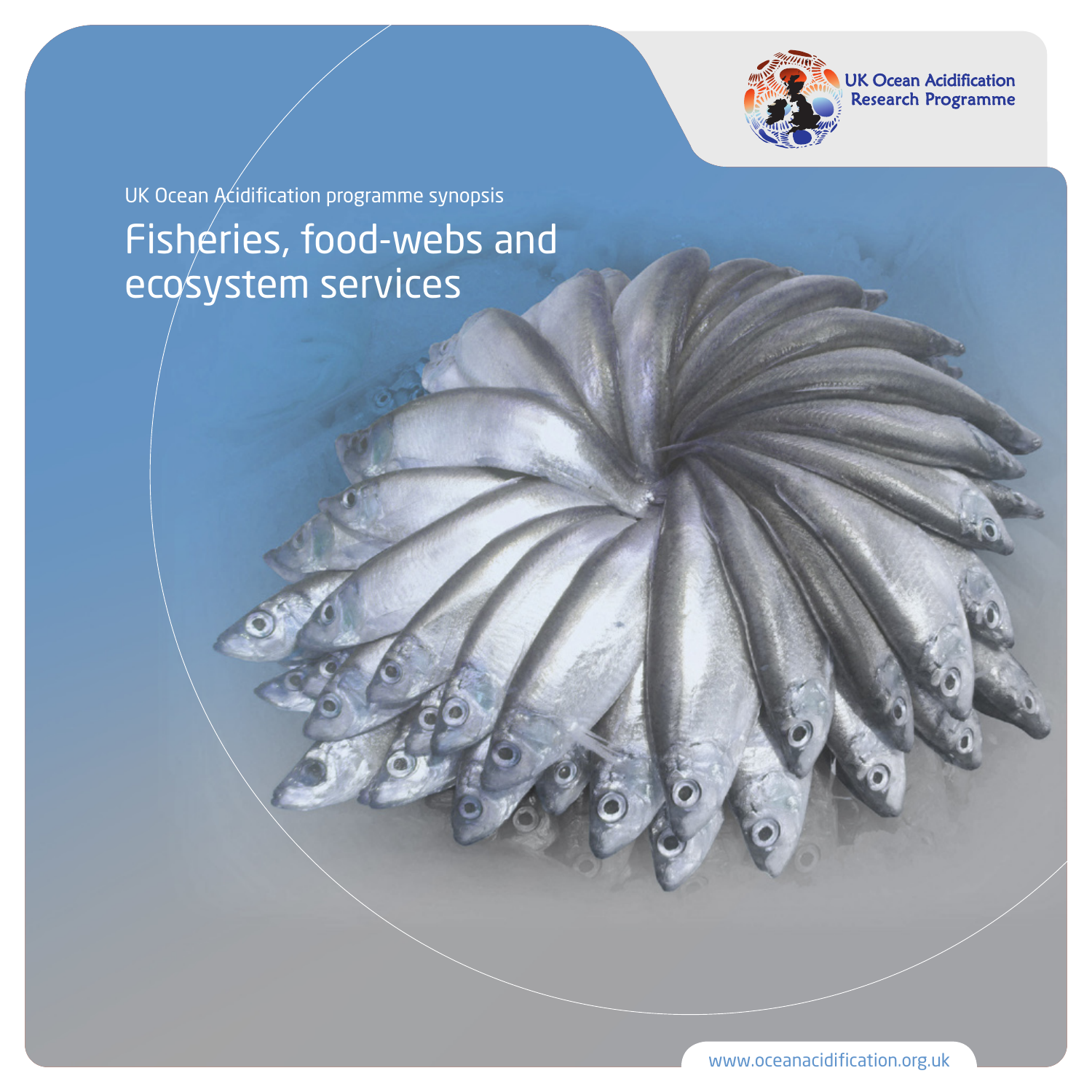### How ocean acidification might affect fisheries and ecosystems - and ourselves

Seafood is the most tangible marine 'ecosystem service', providing important economic and societal benefits at the national and global scale, through both aquaculture and capture fisheries. The sustainable management of these resources requires understanding of species-specific factors for a wide range of finfish and shellfish, as well as factors affecting the health and productivity of the marine ecosystem as a whole – on which fisheries necessarily depend.

Ocean acidification is an environmental stressor that is intensifying, and of increasing concern. Many studies over the past decade have shown adverse impacts on marine organisms, particularly shellfish and corals. For finfish the evidence is less clear: the UKOA programme therefore supported new studies on the effects of ocean acidification on selected species of commercial importance. The focus has been on early life-stages, since these are generally more susceptible to changes in environmental conditions.

The effects of temperature increase were also investigated, since increasing amounts of atmospheric CO<sub>2</sub> will result in ocean warming as well as ocean acidification. Additional, closely-linked research considered potential impacts of ocean acidification on key aspects of marine food-webs and a range of marine ecosystem services, with a preliminary assessment of their socioeconomic implications.

This synopsis provides a summary of work carried out by the UKOA consortium project **"Improved understanding of population, community and ecosystem impacts of ocean acidification for commercially important species"** that included research on their associated ecosystems and socioeconomics. Studies were led by Kevin Flynn, Swansea University, with formal partners at the universities of Exeter and Strathclyde, and Plymouth Marine Laboratory. Components included experiments on the impacts of increased seawater acidity and temperature on the survival and growth of juvenile stages of selected finfish and shellfish species; studies on the phytoplankton and zooplankton on which fish feed; mathematical modelling of ocean acidification impacts on plankton and fisheries; and consideration of the socio-economic implications of ocean acidification (and other aspects of climate change) for UK fisheries and for other, less direct, services provided by marine ecosystems.

#### **Specific aims of the consortium study were:**

- $\bullet$  To examine the physiological and behavioural responses of commercial fish and shellfish to ocean acidification and their capacity to resist and acclimate
- To 'scale up' from laboratory studies to population and stock level responses to ocean acidification including an analysis of possible consequences for planktonic and benthic food-webs, and impacts on the production and yields of commercial fish and shellfish stocks
- To investigate the possible socioeconomic consequences relating to ocean acidification at an ecosystem level.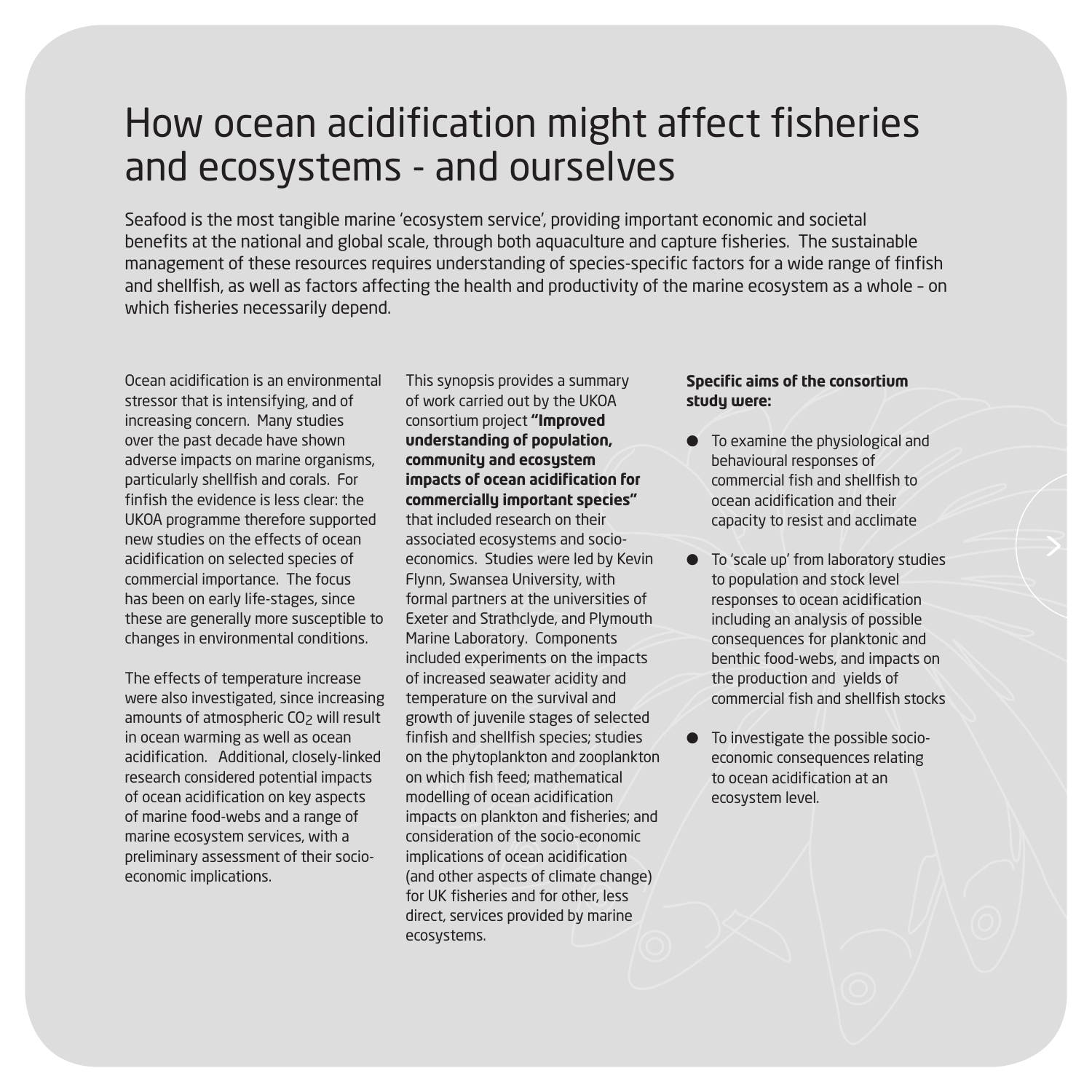### Key findings:

- $\bullet$  Ocean acidification (with warming) is expected to alter competitive interactions between species at the base of the marine food chain, with knock-on effects for other marine organisms, including fish.
- Studies on copepods (key food for fish) showed that CO<sub>2</sub> impacts are highly dependent on life stage, and that parental exposure to future CO<sub>2</sub> levels affects reproductive success; the sensitivity of this group to ocean acidification is likely to have been under-estimated.
- **Young stages of European sea bass** and Atlantic herring seemed resilient to acidification treatments. Abundant, high quality food may have countered associated stresses, whilst other factors also complicate interpretation of these results.
- **Fitness and survival of** commercially-important shellfish may be at risk from ocean acidification, including speciesspecific impacts on their immune systems and energy trade-offs.
- $\bullet$  The changes in marine ecosystems brought about by continued ocean acidification and warming are expected to be complex and significant. Although seagrasses may benefit, net effects are likely to be damaging. Scenario-based models of future impacts on fisheries and society have been developed, but overall consequences are extremely difficult to predict.

#### **Outputs include:**

Campbell AL, Mangan S, Ellis RP & Lewis C (2014). Ocean acidification increases copper toxicity to the early life history stages of the polychaete Arenicola marina in artificial seawater. Environmental Science & Technology 48, 9745-9753.

Cripps G, Lindeque P & Flynn KJ (2014) Have we been underestimating the effects of ocean acidification in zooplankton? Global Change Biology 20, 3377-3385

Ellis RP, Widdicombe S, Parry H et al. (2015) Pathogenic challenge reveals immune trade-off in mussels exposed to recycled seawater pH and increased temperature. Journal of Experimental Marine Biology & Ecology 462, 83-89

Fernandes JA, Cheung WWL, Jennings S et al. (2013) Modelling the effects of climate change on the distribution and production of marine fishes: accounting for trophic interactions in a dynamic bioclimate envelope model. Global Change Biology 19, 2596-2607

Flynn KJ, Blackford JC, Baird JC et al. (2012) Changes in the pH at the exterior surface of plankton with ocean acidification. Nature Climate Change 2, 510-513

Flynn KJ, Clark DR, Mitra A et al. (2015) Ocean acidification with (de)eutrophication will alter future phytoplankton growth and succession. Proceedings of the Royal Society B 282, 20142604

Garrard SL & Beaumont NJ (2014) The effect of ocean acidification on carbon storage and sequestration in seagrass beds; a global and UK context. Marine Pollution Bulletin 86, 138-146.

Hopkins F, Ellis R, Pope E & Papathanasopoulou E (2013) Ocean acidification and shellfish: effects on UK aquaculture? Shellfish News 35, 39-42

Morris DJ, Speirs DC, Cameron AI & Heath MR (2014) Global sensitivity analysis of an end-to end marine ecosystem of the North Sea: Factors affecting the biomass of fish and benthos. Ecological Modelling 273, 251-263.

Pope EC, Ellis RP, Scolamacchia M et al. (2014) European sea bass, Dicentrarchus labrax, in a changing ocean. Biogeosciences 11, 2519-2530

**For full list of publications arising from this component of the UKOA programme, see separate hard-copy document or online at www.oceanacidification.org.uk**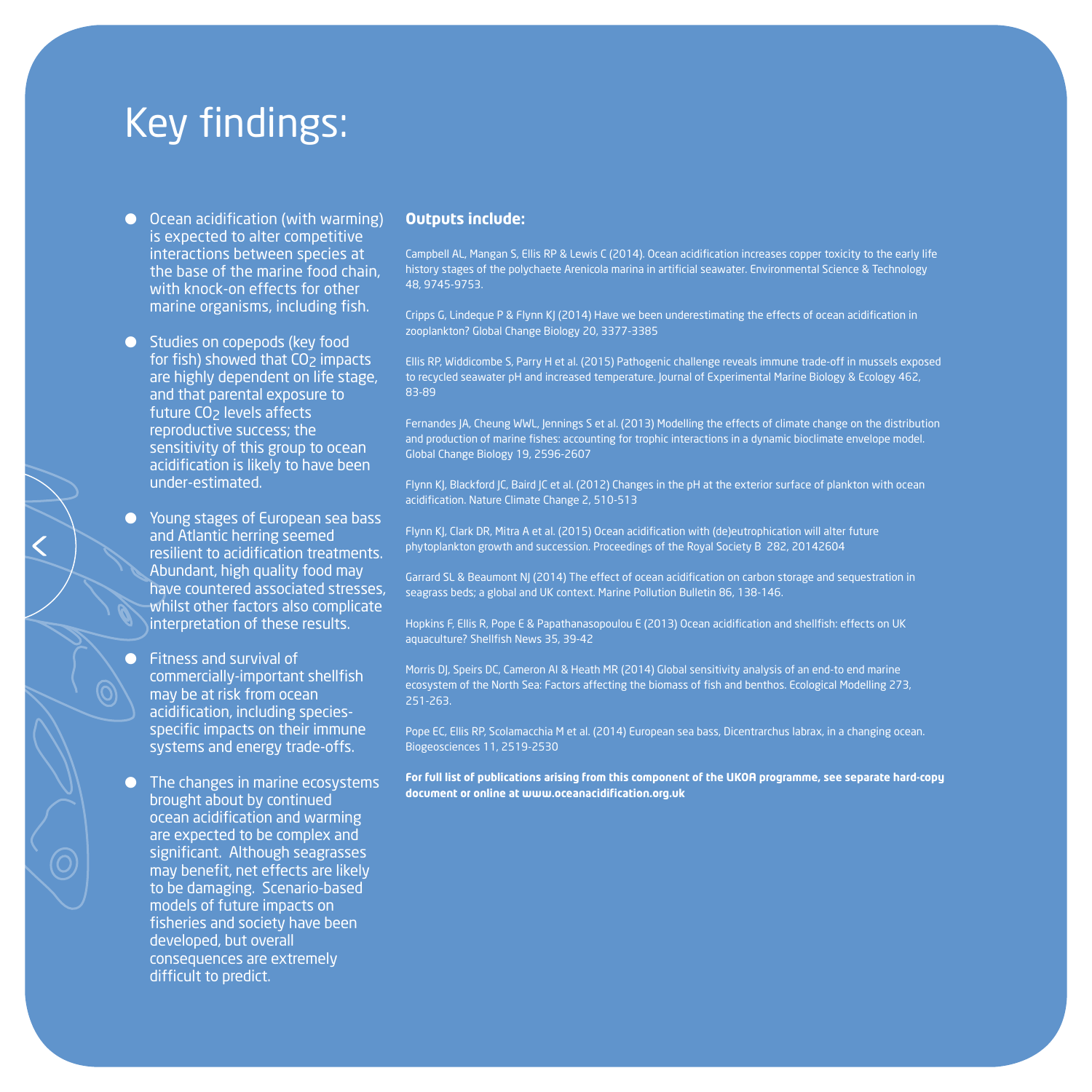### Effects on food-webs and ecosystems

#### **Ocean acidification and eutrophication**

The marine food-web is supported by phytoplankton (microscopic plants). Their photosynthesis decreases the amount of CO<sub>2</sub> dissolved in seawater, naturally driving a seasonal cycle for pH in the upper ocean particularly in coastal waters. Local year-to-year changes in phytoplankton growth, e.g. due to changes in nutrient availability, may therefore reinforce or counteract the global trend of increasing ocean acidification. Feedback processes can also occur if different groups of phytoplankton react differently to these changes, thereby influencing other parts of the food web. The growth of three contrasting phytoplankton species was studied experimentally under different pH and nutrient conditions, and mathematical models used to characterise the effects of these factors. Different pH scenarios were shown to modify competitive interactions between the species, thereby altering phytoplankton succession. This finding indicates that ocean acidification impacts in shelf seas will depend on whether nutrient loads are increasing (eutrophication; mostly caused by agricultural fertiliser and river inputs) or decreasing (de-eutrophication, a consequence of pollution control), with implications for trophic dynamics throughout the food web, including fisheries.





Additional information on ocean acidification effects on phytoplankton is given in Ocean acidification effects in the upper ocean (UKOA Synopsis 4).

### **Importance of studying all life stages**

Copepods are small crustacea that frequently dominate the zooplankton biomass and feature strongly in fish diets. Previous studies focusing on adult females indicated that copepods are relatively insensitive to ocean acidification. However, UKOA research suggests otherwise: using a range of life stages of both sexes of Acartia tonsa, it was found that egg production and hatching were poor indicators of full life-cycle survival under high CO<sub>2</sub>, with nauplii being the most sensitive stage (with up to threefold increase in mortality at 1000 μatm CO<sub>2</sub>). Prior exposure to increased CO<sub>2</sub> by adults, including males, could also affect reproductive success.

In the experiments, the copepods were kept well-fed, whereas under natural conditions food shortages or adverse changes in food quality could make these impacts more severe. These studies confirm that species' sensitivity to ocean acidification can change markedly during their life cycle, and it is necessary to identify the 'weakest link'.

#### **Ocean acidification and metal toxicity**

Many estuaries and coastal waters are contaminated by metals whose toxicity varies with seawater pH. For copper, the toxic free ion concentration  $(Cu^2)$ <sup>+</sup>) increases as pH falls, and could double under CO<sub>2</sub> conditions projected for 2100.

Marine organisms living in or near affected sediments are therefore likely to be at risk of increased metal toxicity in addition to the direct impacts of ocean acidification. UKOA studies on the lugworm Arenicola marina have demonstrated such effects – that can be synergistic. Thus the combined, interactive impacts of high  $Cu<sup>2+</sup>$  and high CO<sub>2</sub> were worse than the sum of effects for each stressor on its own. Few other studies have investigated such pollutant interactions with ocean acidification, and it is clearly an important area for future research.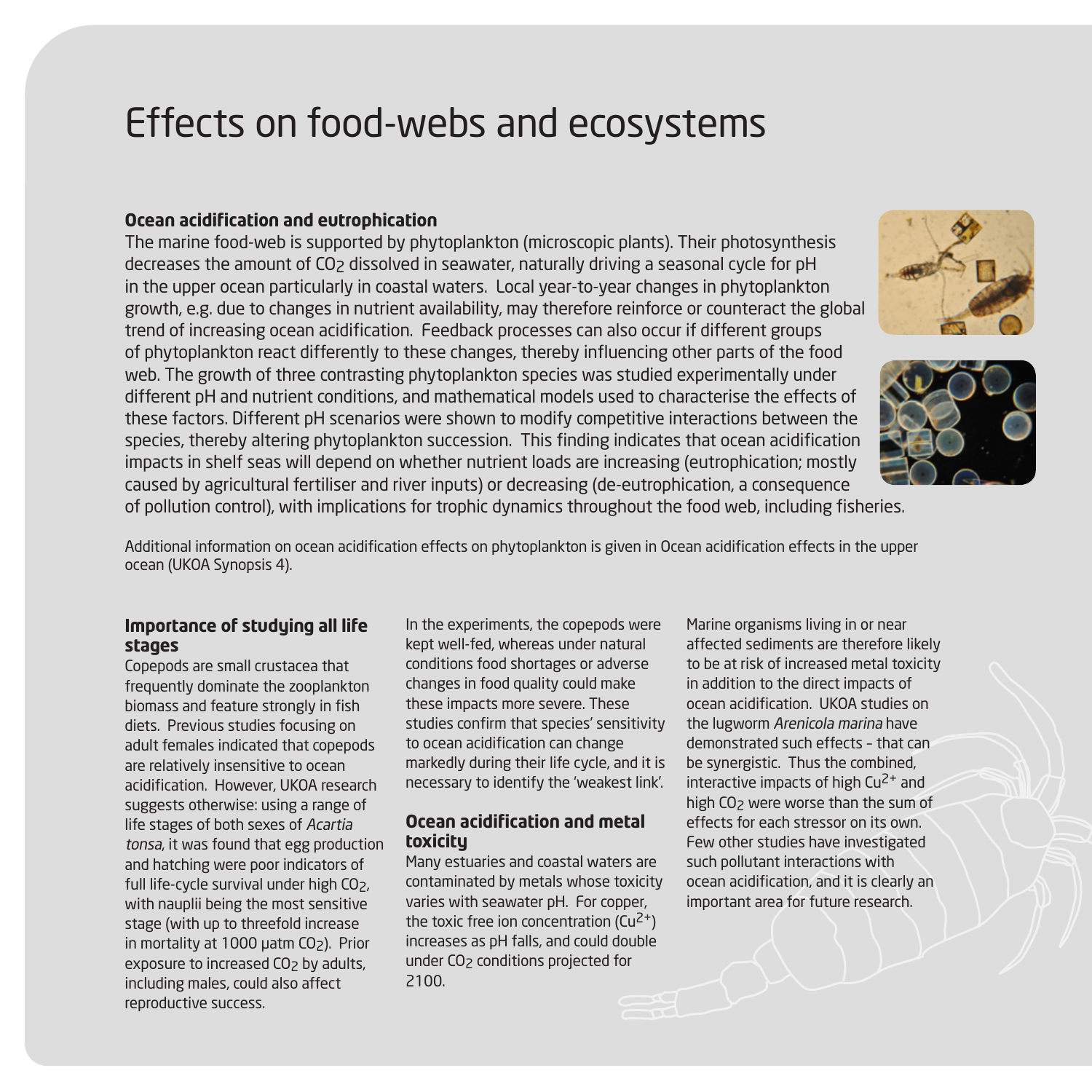### Shellfish aquaculture

The economic value of UK shellfish farming was estimated to be £33.2m in 2012, around 5% of the total UK aquaculture industry. Whilst many studies have documented adverse effects of ocean acidification on shellfish, such effects are complex and may vary between species.

#### **Oyster breeding and breathing**

The Pacific oyster Crassostrea gigas is farmed in the UK. In the US west coast, where seawater pH is naturally lower, large-scale hatchery failures for this species have been linked to ocean acidification and costly water treatment measures have been introduced. UKOA research investigated the effects of high CO<sub>2</sub> and increased temperature on C. gigas reproduction (sperm motility and consequent fertilisation success). They found that temperature had the greatest effect, decreasing the percentage of motile sperm and their swimming speed, whilst raising fertilisation success. Studies on the larvae of this species confirmed that a good, varied diet was essential for mitigating against stress.



The native European oyster, Ostrea edulis, broods its eggs within the shell, and it has been suggested that this might protect them against changing CO2 levels. Experiments simulating ocean acidification conditions for this species showed that the ability to control pH inside their shells was limited, but the treatment animals had a higher oxygen content – indicating that they were opening their shells more often (to breathe or feed) under high CO2/low pH conditions. This could have implications for fitness and survival, since open oysters are more open to attack from predators, parasites and infection.



#### **Immune-system responses in mussels**

There are other, more direct mechanisms for ocean acidification to increase the risk of disease – potentially of serious concern for aquaculture. Under high CO<sub>2</sub> conditions, more metabolic energy is needed for pH regulation, decreasing the amount available for the (energeticallyexpensive) maintenance of the immune system. Such effects have been shown for several species of molluscs and crustaceans. For the mussel Mytilus edulis, UKOA studies have shown that decreased antibacterial activity under ocean acidification conditions is reversible, since the immune response was restored when the treated animals were exposed to a pathogen.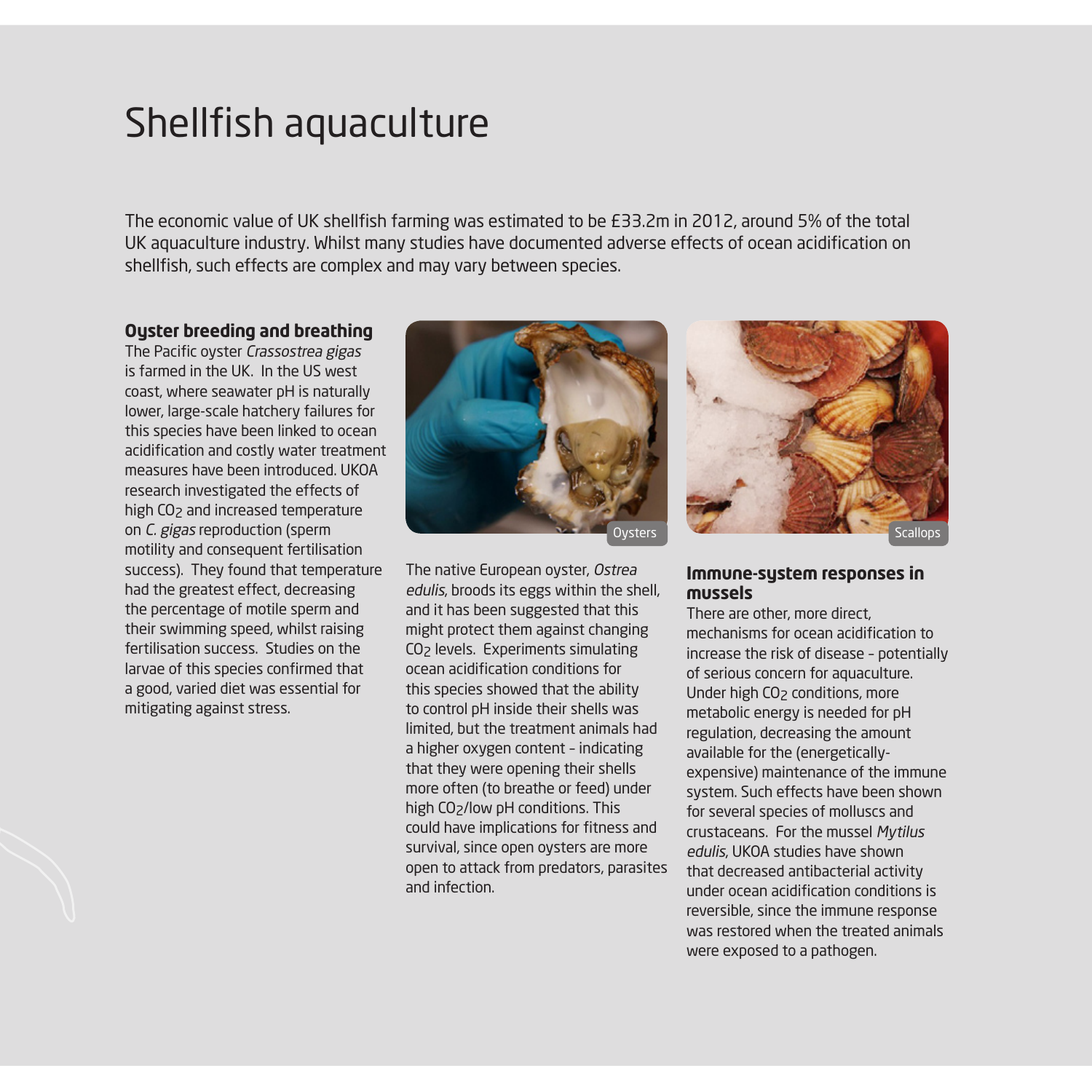### Some fish may be resilient

The most recent assessment of climate change impacts by the Intergovernmental Panel on Climate Change considered that finfish were 'vulnerable' to ocean acidification, based on 51 studies of 40 species. However, the confidence of that assessment was low, since species' responses differed markedly: whilst around 75% of studies showed negative impacts at mean ocean surface values projected by 2100 with continued high emissions (up to 850 μatm CO2), the other studies showed either no significant impacts or positive effects. UKOA experiments on early life-cycle stages of sea bass and herring would seem to add to the latter category, but their interpretation is not straightforward - as discussed below.

#### **Sea bass studies**

Around 12000 larvae of the European sea bass Dicentrarchus labrax were reared from egg-hatch under a matrix of two temperatures (17 and 19 °C) and seawater CO<sub>2</sub> levels (ambient and 1000 µatm). Increases in temperature and CO2 were both associated with a lower daily mortality, and resulted in significantly heavier juveniles at the end of the ~10 week study. However, the increased CO2 also raised resting metabolic rate and reduced maximum metabolic rate, suggesting functional impairment with need for increased food intake.





Caution is needed in applying these results to natural conditions, since the parent fish used in the study came from an aquaculture facility, with unknown water chemistry. At a different sea bass culturing facility, CO<sub>2</sub> levels greater than 1000 µatm are known to occur, and caustic soda is used to control pH; that treatment also greatly raised alkalinity to levels rarely seen in nature. It is not clear whether farmed fish might have adapted to high CO<sub>2</sub> conditions over several generations, nor whether similar adaptation might also be possible in the wild, when faced with competitors and the likelihood of food limitation.

#### **Herring studies**

Two experiments were carried out on Atlantic herring Clupea harengus, raising them for 26 days from egghatch under conditions of 14.5ºC and 16.5ºC, and at 380 μatm (control) and 750 μatm CO2. In the first experiment, larval growth and survival appeared to be enhanced under higher CO2, but the poor survival of the control gave cause for concern. In the second experiment, a different method of stocking was used; that gave the opposite result, with impaired growth and survival at higher CO<sub>2</sub>. The eggs for these studies were wild-sourced, and it is possible that differences in pre-exposure or prior nutritional history may have contributed to this variability in response.

For both these studies, and consistent with shellfish work, the abundance of high quality food appears of critical importance to support any additional metabolic costs associated with acidification-related stress.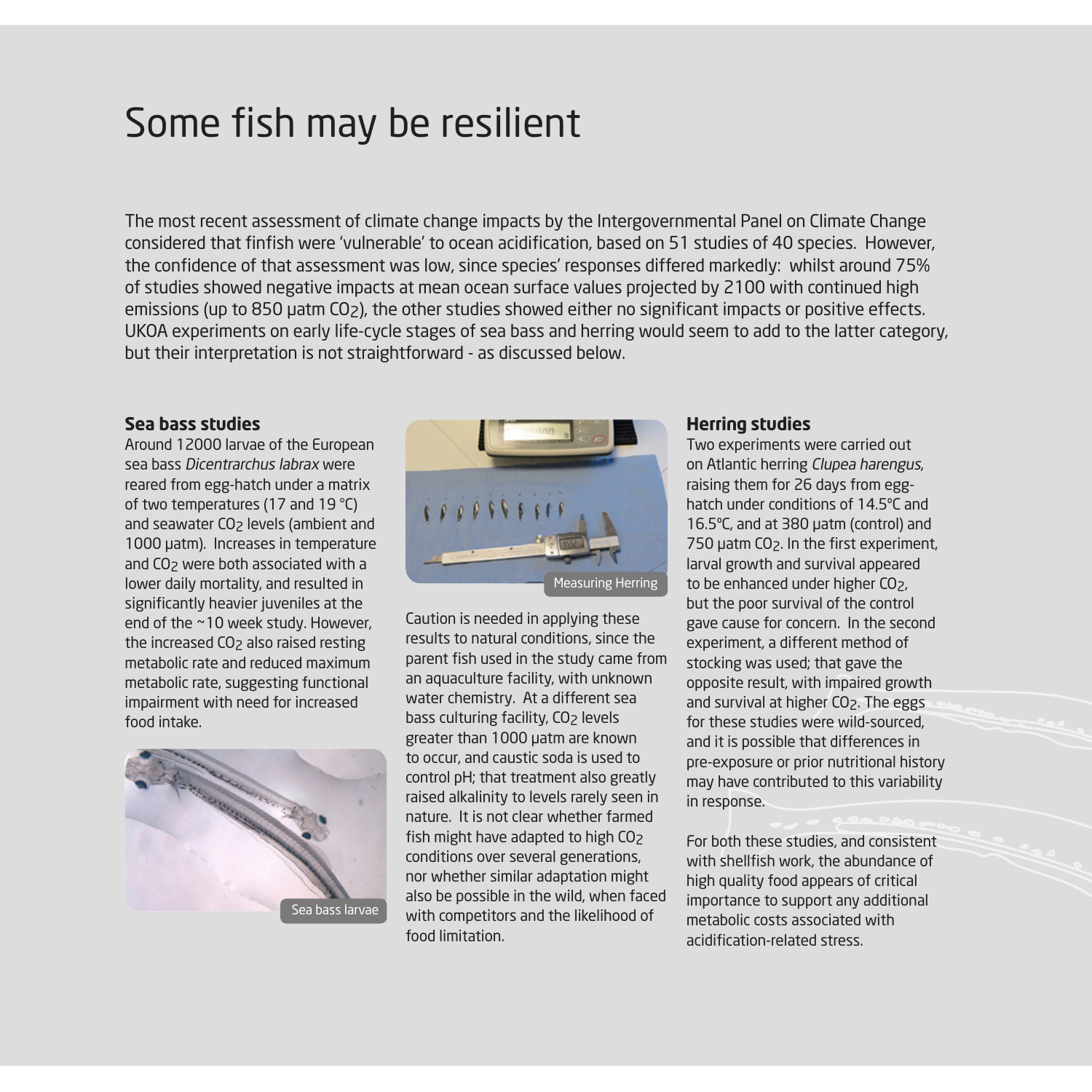

# Multi-stressor impacts on ecosystem services

A wide range of experimental studies have shown that individual species at all trophic levels in the marine food web can be affected by (and some may adapt to) both ocean acidification and warming. However, combining all this information to forecast what may happen on decadal time-scales in the real world, under different climate change scenarios and other human-driven pressures, is extremely complicated and uncertain. Although direct, short-term effects on the physiology of a single species may be relatively clear, indirect, longterm effects that involve inter-species interactions within food webs are not.

As an example of a beneficial single-species impact, enhanced photosynthesis by seagrasses is likely to increase their above- and belowground biomass in a future high CO2 world. This should be good for carbon sequestration, with an estimated total economic value as an 'ecosystem service' of several £ billion per year by 2100. Other physico-chemical ocean processes may counteract that effect, decreasing net CO<sub>2</sub> uptake; nevertheless, such potential benefits justify active conservation of existing seagrass beds in the UK and globally, not least because they also represent important ecosystems and breeding/ nursery grounds for fish.

Indirect effects of ocean acidification and warming on marine food webs are likely to arise through changes to the food supply of fish and other predators, with changes in predation pressure then affecting the abundance of their prey. Such bottom-up and top-down effects would cascade through the food web in a subtle way, with potential to significantly affect the productivity of higher trophic levels.

UKOA research has developed food web models which explicitly represent the balance between bottom-up and top-down cascading effects, and how these affect fish abundances. Results of these models are very dependent on what assumptions are made regarding species' responses to ocean acidification and warming (including scope for multi-generational adaptation), and also on future fishery management strategies.

Nevertheless, the future productivity of demersal fish and other carnivorous benthic fauna seems likely to decline for UK waters, whilst the productivity of pelagic fish could increase (due to the indirect effect of decreased predation from demersal fish). The socio-economic consequences of those changes can also be estimated, but should be considered as illustrative values rather than definitive predictions at this stage.